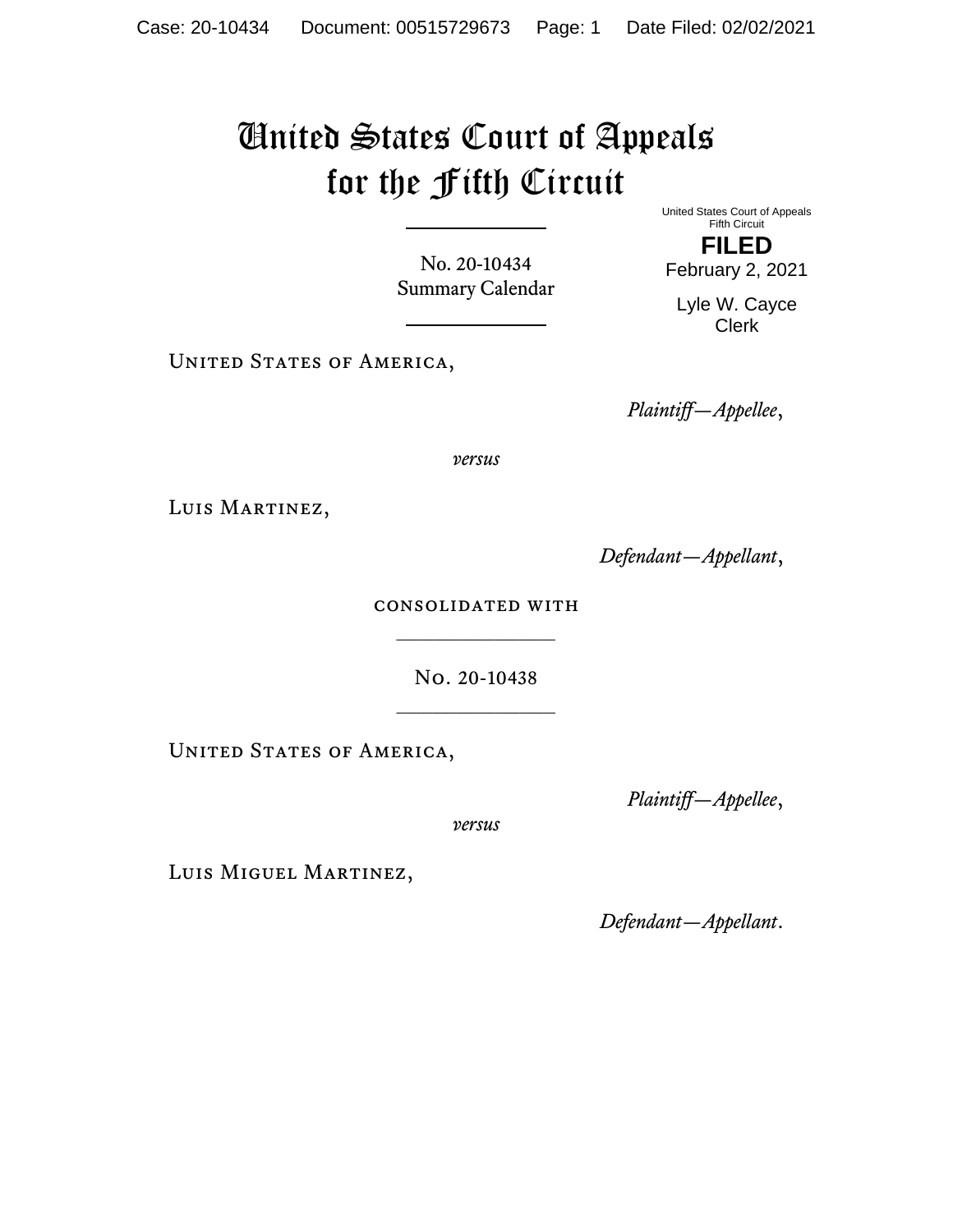Appeals from the United States District Court for the Northern District of Texas USDC No. 4:19-CR-362-4 USDC No. 4:15-CR-232-1

Before CLEMENT, HIGGINSON, and ENGELHARDT, *Circuit Judges*. Per Curiam:[\\*](#page-1-0)

Luis Martinez appeals the 188-month above-guidelines sentence imposed following his guilty plea conviction for conspiracy to possess with intent to distribute a controlled substance in violation of 21 U.S.C. § 846. He also appeals the 16-month revocation sentence imposed on the related revocation of his term of supervised release on an earlier conviction for felony possession of a firearm. *See* 18 U.S.C. § 3583(e). The district court ordered that these sentences be served consecutively. We AFFIRM both sentences but REMAND for the limited purpose of correcting a clerical error in the revocation judgment.

With respect to his drug conviction, Martinez argues that the district court erred in varying upward to 188 months because it did not adequately base its decision on the facts or the 18 U.S.C. § 3553(a) factors, because it did not explain the sentence, and because it was based solely on his criminal history. He argues that certain statements by the district court indicate that it was unfamiliar with his case. Martinez also argues that the district court

<span id="page-1-0"></span><sup>\*</sup> Pursuant to 5TH CIRCUIT RULE 47.5, the court has determined that this opinion should not be published and is not precedent except under the limited circumstances set forth in 5TH CIRCUIT RULE 47.5.4.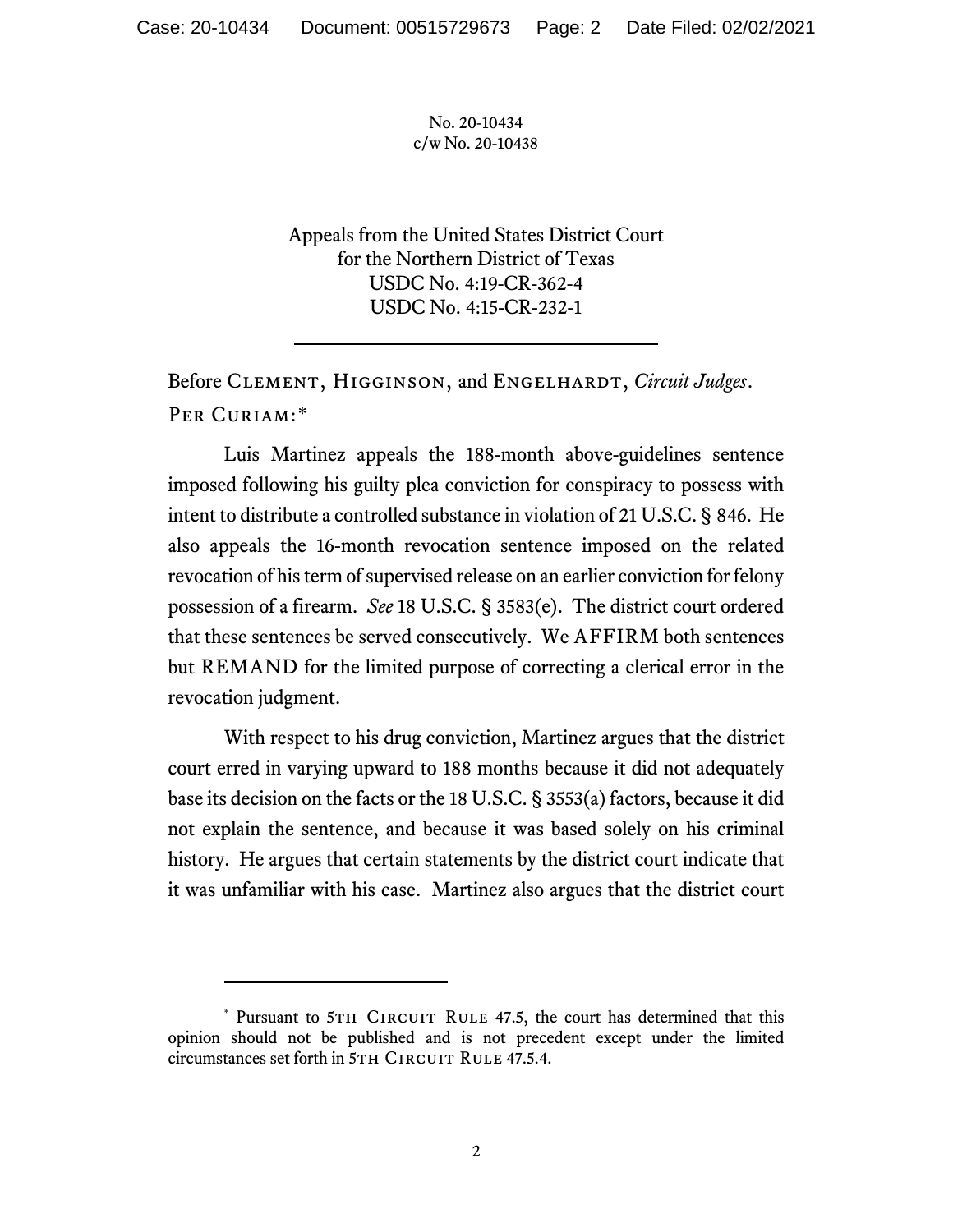erred in ordering his sentences to run consecutively and in failing to explain why consecutive sentences addressed the § 3553(a) factors.

We review an original sentence for reasonableness in light of the sentencing factors of § 3553(a). *See Gall v. United States*, 552 U.S. 38, 46, 49- 50 (2007). In reviewing for reasonableness, we "merely ask[] whether the trial court abused its discretion." *Rita v. United States*, 551 U.S. 338, 351 (2007); *see United States v. Fraga*, 704 F.3d 432, 437 (5th Cir. 2013). We ordinarily review a revocation sentence to determine if it is plainly unreasonable in light of certain sentencing factors set forth in § 3553(a), asking whether the district court abused its discretion. *See United States v. Miller*, 634 F.3d 841, 843-44 (5th Cir. 2011).

However, when a defendant fails to preserve his argument by raising it in the district court, plain error review applies. *See Puckett v. United States*, 556 U.S. 129, 135 (2009). Under plain error review, we determine if there was a clear or obvious legal error which affected the defendant's substantial rights. *See id*. If he makes this showing, we have the discretion to remedy the error "only if the error seriously affects the fairness, integrity or public reputation of judicial proceedings." *Id*. (internal punctuation, quotation marks, and citation omitted).

Because Martinez did not argue before the district court that it failed to *adequately explain* the above-guidelines sentence or its decision to run the sentences consecutively, that procedural objection is reviewed for plain error. *See United States v. Coca-Ortiz*, 801 Fed. App'x 285, 286 (5th Cir. 2020). The record confirms there is no clear or obvious error. *Puckett*, 566 U.S. at 135. Even assuming, however, that the district court committed a clear or obvious error, Martinez has not shown that his substantial rights were affected as nothing in the record suggests that more thorough explanations would have resulted in a shorter sentence for the drug conviction or in an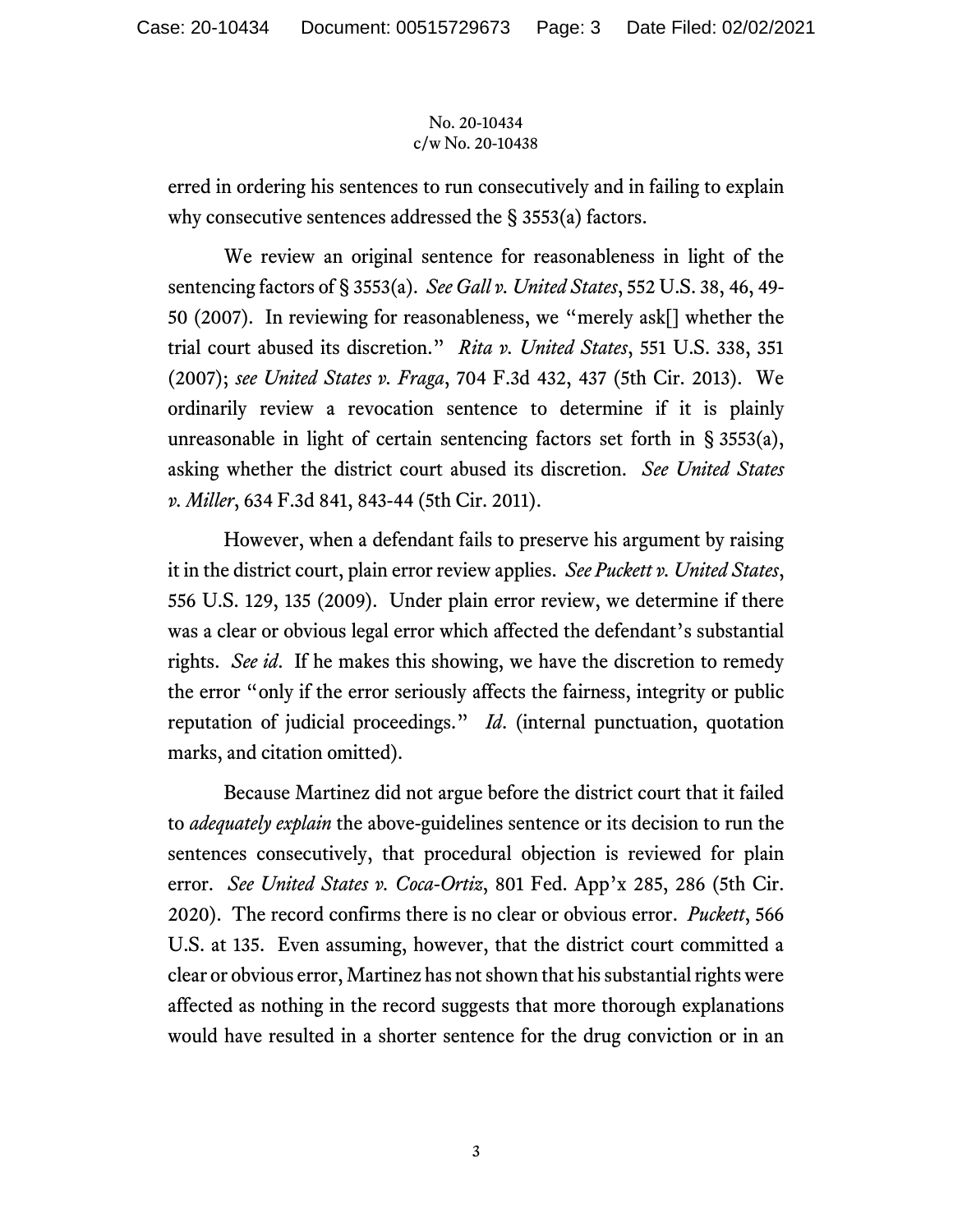order running the sentences concurrently. *See id*.; *United States v. Rivera*, 784 F.3d 1012, 1018 (5th Cir. 2015).

In sentencing Martinez to 188 months for the drug conviction, an upward variance from the recommended 130 to 162-month guidelines range, the district court listened to Martinez's arguments in mitigation, but it was concerned about recidivism because of Martinez's "terrible" criminal history and his failure to be dissuaded from further criminal activity by previously imposed "light" sentences. It also concluded that the 188-month sentence adequately and appropriately addressed all of the § 3553(a) factors. "[A] district court may rely upon factors already incorporated by the Guidelines to support a non-Guidelines sentence." *United States v. Brantley*, 537 F.3d 347, 350 (5th Cir. 2008). Moreover, under the totality of the circumstances, including the significant deference that is given to the district court's consideration of the § 3553(a) factors, the extent of the variance, and the district court's reasons for its sentencing decision, the above-guidelines sentence was substantively reasonable. *See Fraga*, 704 F.3d at 439-40; *Brantley*, 537 F.3d at 348-50; *United States v. Smith*, 440 F.3d 704, 709 (5th Cir. 2006).

The decision to impose consecutive sentences was also within the discretion of the district court, and that decision was authorized by statute and recommended by the Guidelines. *See* 18 U.S.C. § 3584(a); U.S.S.G. § 7B1.3(f). Given the deference owed the district court, we will not disturb the district court's exercise of discretion in imposing consecutive sentences.

Finally, we note that the district court orally pronounced a revocation sentence of 16 months, but the written judgment states that the revocation sentence is 15 months. We sua sponte remand this case for the limited purpose of correcting the clerical error in the written revocation judgment. *See* Fed. R. Crim. P. 36; *United States v. Illies*, 805 F.3d 607, 610 (5th Cir.